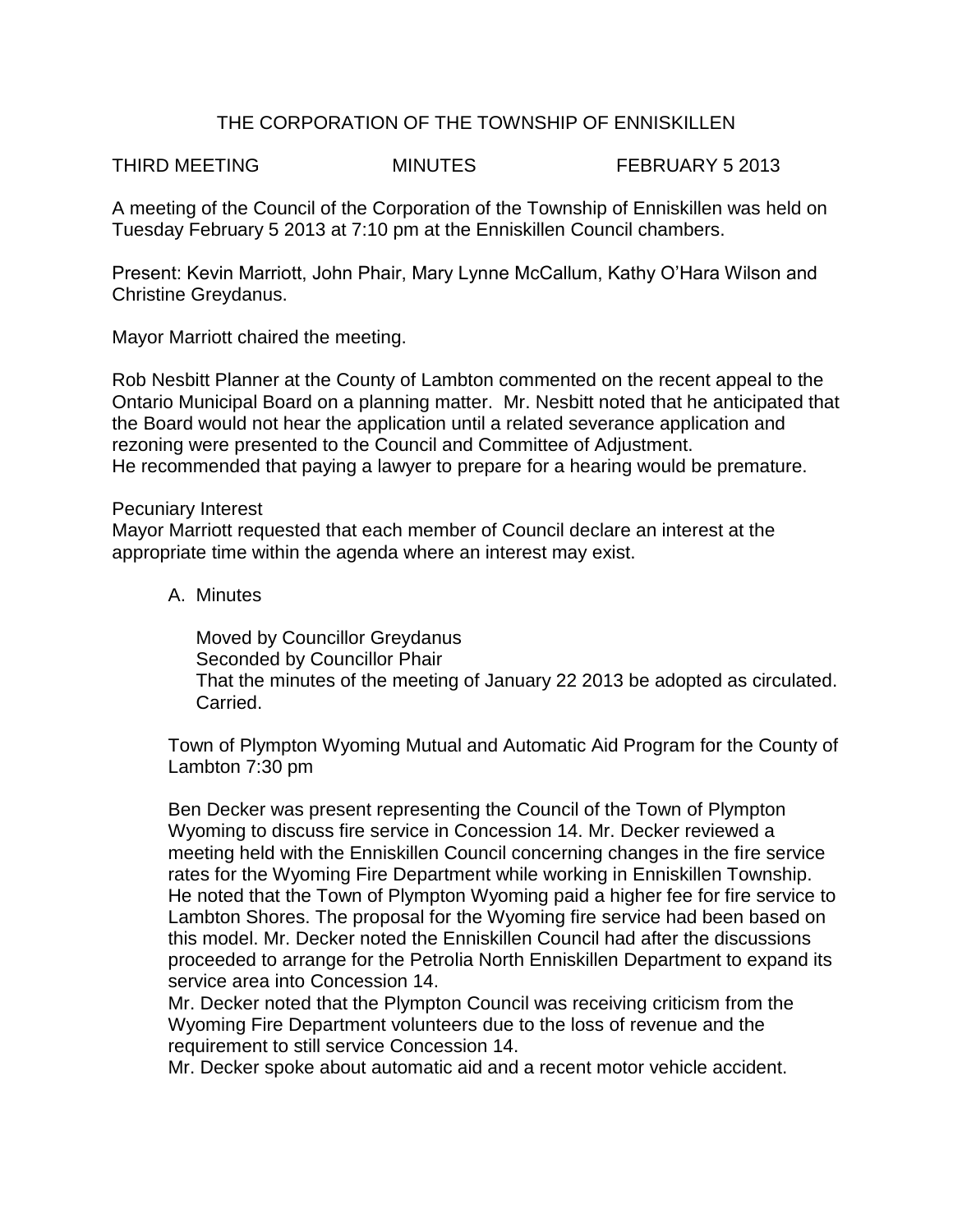#### THIRD MEETING 2 FEBRUARY 5 2013

A discussion took place to clarify automatic aid and dispatch protocol.

Mr. Decker questioned whether there was some way that the Enniskillen Council would consider paying the Wyoming Fire Department while responding to calls in Enniskillen Township.

Mayor Marriott noted that detailed discussions had taken place with the Petrolia North Enniskillen department prior to the change in service area. Mayor Marriott noted that due to the increase in assessment in the Town of Petrolia there was no increase in fire costs to Enniskillen ratepayers.

Councillor Greydanus noted that during the meeting in 2012 Mr. Decker and Mr. Schenk clearly stated that the cost for service with the Wyoming Department would be increased to \$20,000 a year modeled after the Lambton Shores agreement. Councillor Greydanus noted that due to the presentation the Enniskillen Council selected another option to provide fire protection in Concession 14.

Ben Decker noted that the Wyoming Fire Department was interested in a protocol that would permit the continued use of the Fire Hydrants along Churchill Line.

Mr. Decker was informed that a discussion would be held with the Wyoming Department to clarify the usage of the hydrants.

B. Interviews

Public Works

Roads: Update on Road Activities, Review of 2013 Road Capital Projects

Mike Cumming reported that two new doors had been installed in the roads garage. He noted that an additional panel for a door had been installed on one of the remaining doors. He reported that future work would be required on the remaining doors.

Mr. Cumming reported that the Marthaville Road work in 2013 would use clay taken from the road construction project on Shiloh Line. He noted that if there were delays in the drainage project on Marthaville Road the placement of a surface on Shiloh Line may not take place in 2014.

Mr. Cumming noted that he planned to undertake the reconstruction of Shiloh Line with municipal staff and hiring a hoe operator and additional trucks where required.

Mr. Cumming provided an update on vehicle repairs. He noted that the Township may benefit from a joint tender with the County of Lambton for asphalt for Churchill Line.

Mr. Cumming noted that work on the Fairweather Road Bridge would need to wait until a decision was made on provincial infrastructure funding.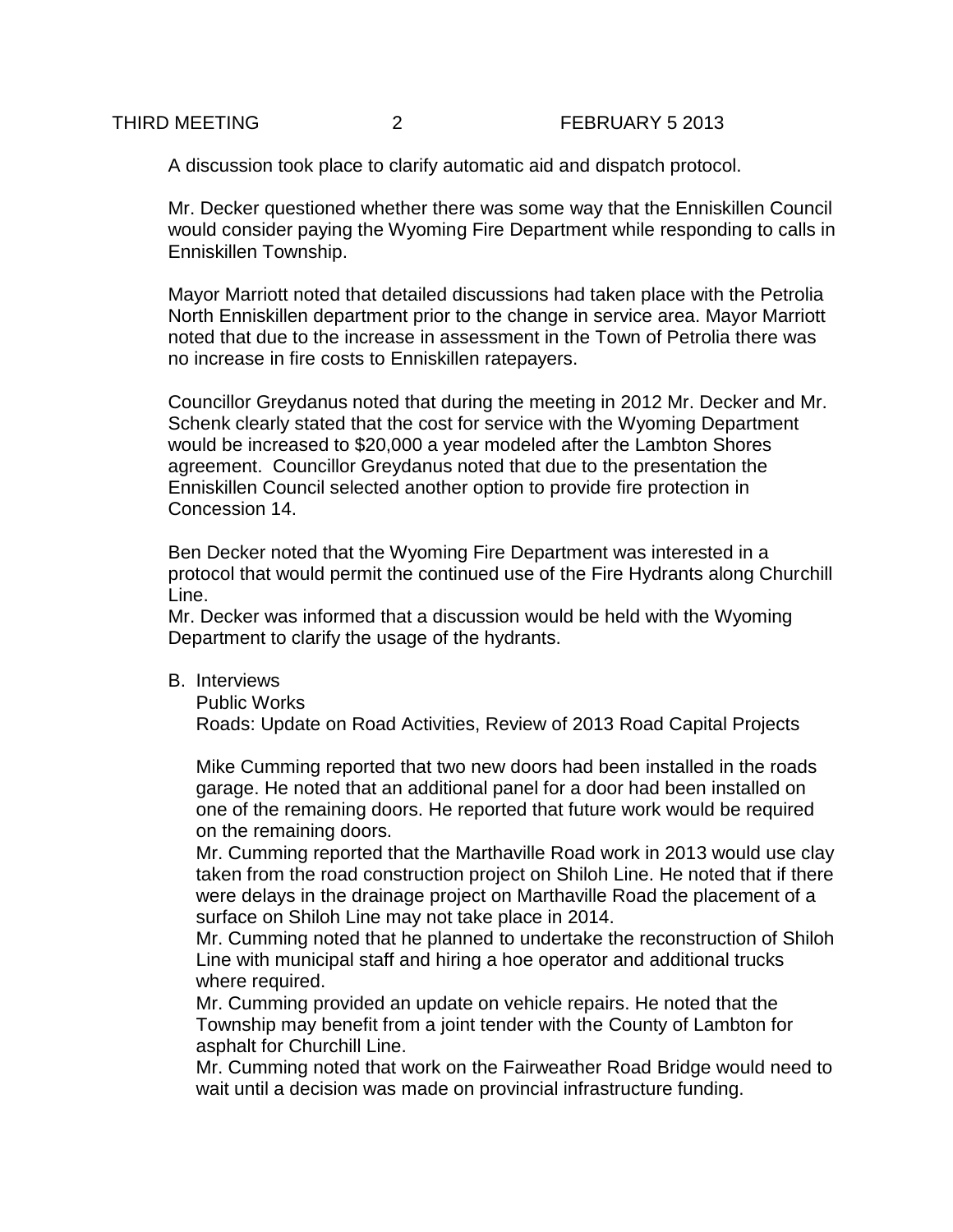Mr. Cumming discussed upcoming training for roads staff.

Drainage-

Water-Memo re: water rate increase,

A discussion took place concerning the timing of a water rate increase from the Town of Petrolia. The Clerk noted that the rate increase would take place on July 1 2013. A discussion would take place during the meeting of March 5 2013 concerning rate changes.

Sewer-Oil City expenses and revenue 2012

Mike Young noted that 90% of the homes with basements in Oil City had been visited to inspect connections to the sanitary sewer system. He noted that the sewer pumps were generating between 55-60 cubic meters per day. He noted that during 2012 there had been a substantial reduction in the cubic meters pumped in the sanitary sewer system.

A discussion took place in regards to sanitary backups. Mr. Young noted that the metal joints in the sewer cleanouts were corroding leading to sewer backup into houses .A discussion took place in regards to the responsibility for repairs. It was noted that a policy would be prepared for discussion in regards to the repair costs. It was recommended that notice be provided to persons on the sewer system noting the corrosion of the cleanouts.

Councillor McCallum requested an update on comments made by an Oil City resident concerning a water leak.

Mr. Young was instructed to speak to the owner with the results of the inspection.

Sewer- future maintenance

A brief review was made of the 2012 sewer expenditures and the 2013 budget. Mr. Young reported that he did not anticipate any major changes in the 2013 budget.

- C. Correspondence for information
	- 1. Federation of Canadian Municipalities Jan 17,23,25-13
	- 2. Notice of Poll OGRA Board of Directors
	- 3. County of Lambton
		- a. GIS system recognized nationally
		- b. 2012 Building Report
		- c. Lambton Heritage Museum Nominate a Woman
	- 4. AMO
		- a. Ontario Conservative Caucus Welfare to Work
		- b. January 2013 Highlights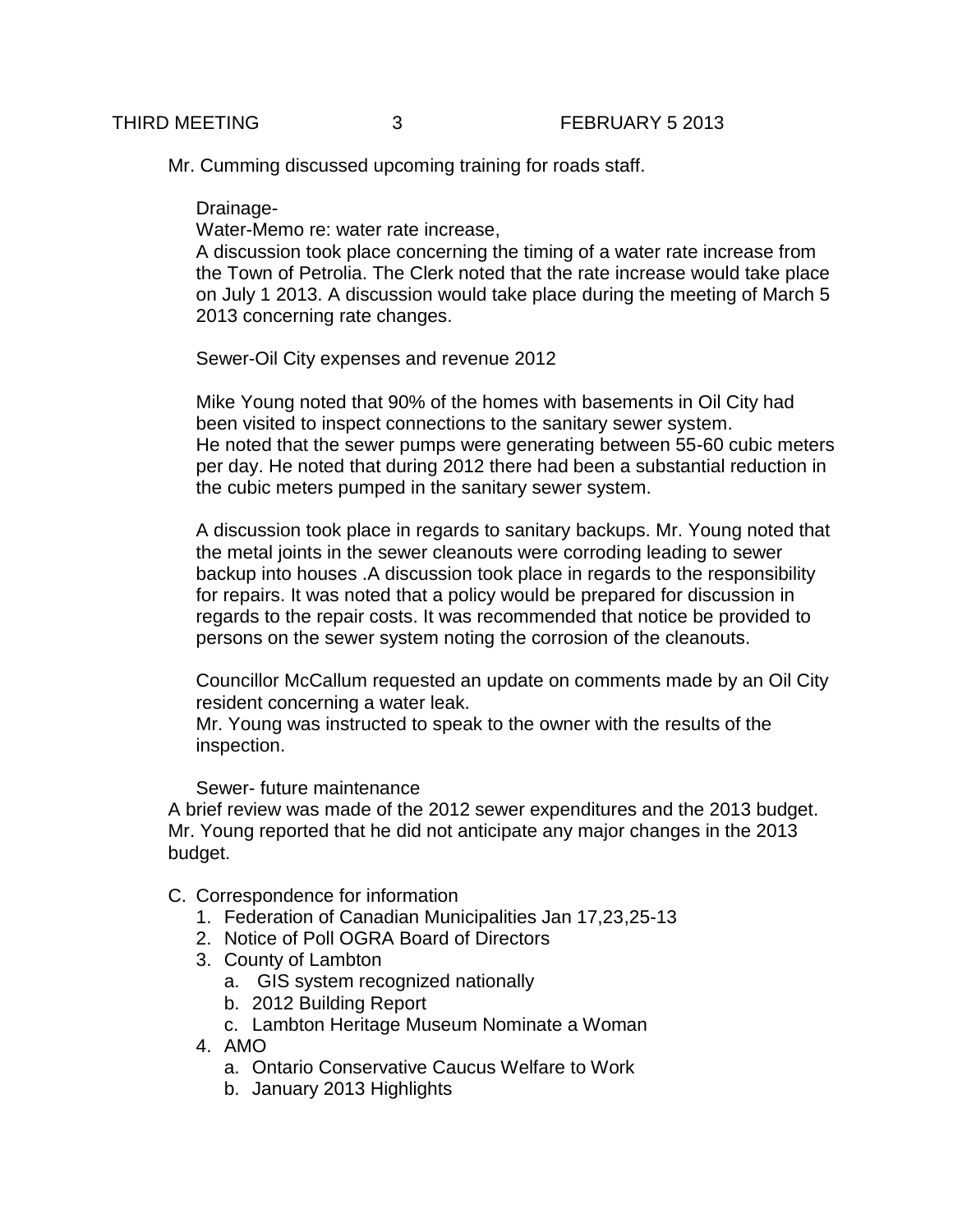### THIRD MEETING 4 FEBRUARY 5 2013

- c. Premier Elect stated priorities
- d. Joint Annual Memorandum of Understanding Statement
- 5. County of Lambton Agricultural Advisory member
- 6. Brooke Alvinston Public Meeting Comprehensive Zoning Bylaw
- 7. Town of Petrolia Hillsdale Cemetery operations
- 8. Ministry of Finance- OMPF 2013
- 9. 2013 Farmland Forum
- 10.Prime Minister's Volunteer Awards
- 11.PPS Review January 2013

Moved by Councillor Greydanus Seconded by Councillor McCallum That correspondence items 1-11 be received and filed. Carried.

- D. Correspondence requiring motions
- E. Accounts

Moved by Councillor O'Hara Wilson Seconded by Councillor Phair That the accounts be paid as circulated: Cheque: 5559-5581: \$ 28,291.14 Cheque: 5582-5596: \$ 20,708.80 Carried.

- F. Bylaws
	- 1. Bylaw 13 of 2013 Confirmation Bylaw
	- 2. Bylaw 14 of 2013 Wilson Drain collection bylaw

Moved by Councillor Greydanus Seconded by Councillor McCallum That first and second reading be given to Bylaw 13 and 14 of 2013. Carried.

Moved by Councillor O'Hara Wilson Seconded by Councillor Phair That third and final reading be given to Bylaw 13 and 14 of 2013. Carried.

- G. Other Business
	- 1. Rural and Small Urban Green Energy Symposium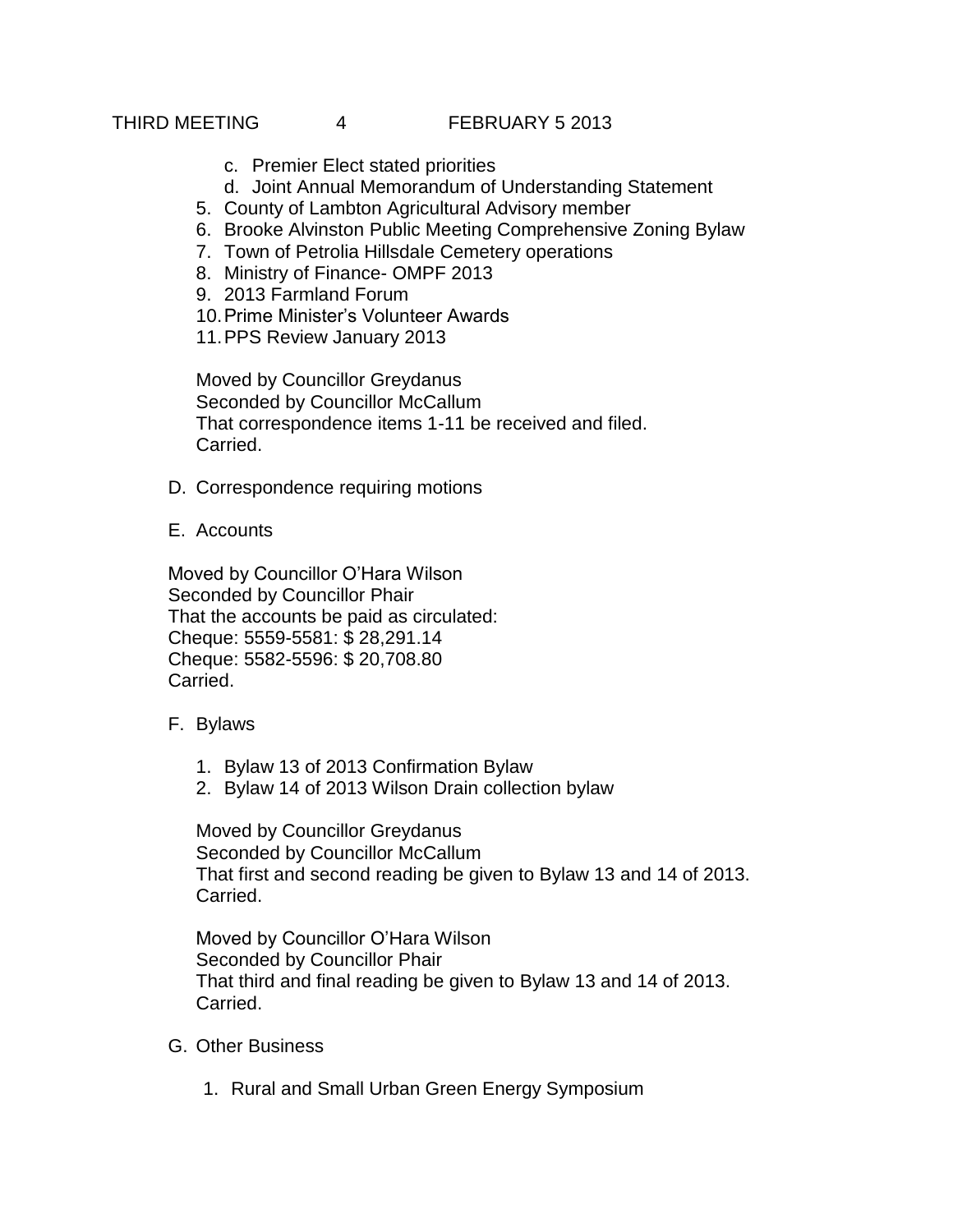2. Memo Petrolia North Enniskillen Fire Department and minutes Jan 15-13

A review was undertaken of the 2013 budget for the Petrolia North Enniskillen Fire Department. It was noted that the shared operating and capital budget would be \$284,486.12. The Enniskillen share of costs would increase by \$16,240.77 to a total of \$113,794.45.

Moved by Councillor Greydanus Seconded by Councillor Phair That the approval be provided to the 2013 budget for the Petrolia North Enniskillen Fire Department. Carried.

3. Memo to Council review of Township Purchasing Policy

A discussion took place in regards to the purchasing policy for the Township. Amendments were proposed to increase manager spending authority from \$5,000 to \$7,500 and to incorporate wording concerning accessibility.

Councillor McCallum noted that changes were required in regards to those persons present for tender openings.

The Clerk noted that an amended bylaw would be circulated for a future meeting.

4. Memo to Council re: 2014 Municipal Elections

A discussion took place in regards to the establishment of wards, a vote on a question and methods of voting.

No direction was provided to make changes in the election process for 2014.

5. Memo to Council re: Building permit fees

A report was circulated concerning the revenue and expenditures associated with issuance of building permits. The Clerk recommended that no changes be made in permit fees for 2013.

6. Memo to Council re: 2013 Budget

A review was made of the expenditures and revenues associated with the street light systems within the Township.